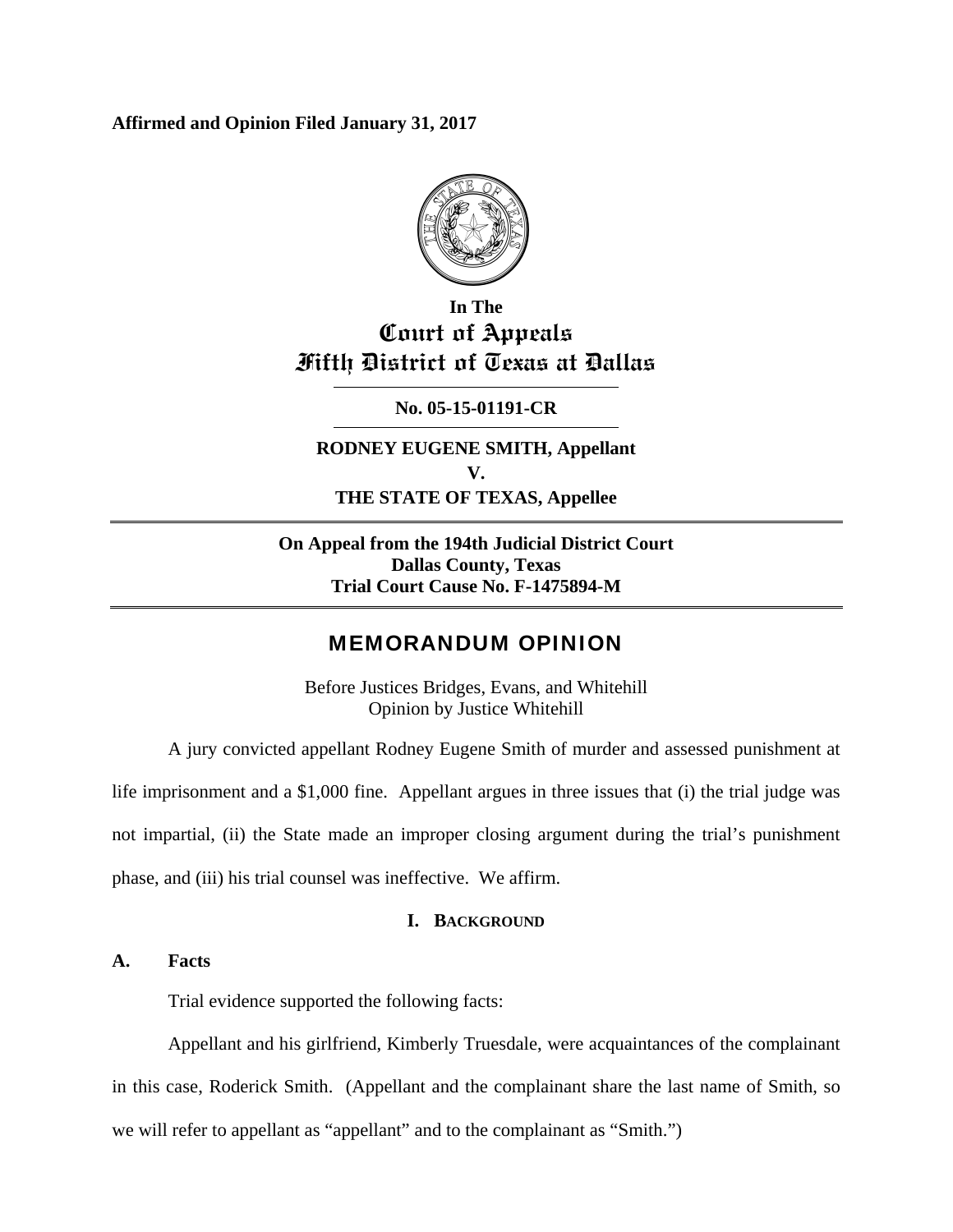In April 2014, appellant and Truesdale broke up after an argument. Because Smith was concerned for Truesdale's safety, he encouraged her to come stay at his apartment which she did. Smith and Truesdale then started dating.

On 29 May 2014, Truesdale talked to appellant on the phone and told him that she was dating Smith. Appellant became angry and said something like, "You tell that n\_\_\_\_\_, I am going to shoot him." Truesdale tried to calm him down, which seemed to happen.

Later that day, Smith was shot and killed in the hallway outside his apartment. Smith's next door neighbor heard two gunshots, looked out his window, and saw someone running and putting a gun inside his pocket. The neighbor then came out of his apartment and saw Smith lying in the hallway. The neighbor identified appellant as the man with the gun.

Another apartment complex resident testified that she heard gunshots, opened her apartment door, and saw a man coming down the stairs with a gun in his hand. She identified appellant as the man with the gun.

A medical examiner testified that Smith was killed by a gunshot wound to his face.

Appellant testified in his own defense to the following:

On 29 May 2014, he and Truesdale talked on the phone and agreed that they would get back together. He told Truesdale that he would tell Smith that they were back together, and later that day he went to Smith's apartment.

Appellant intended only to tell Smith that appellant and Truesdale were back together and to ask Smith not to contact her. But after appellant knocked on the door several times and started to leave, Smith came out of his apartment and charged at appellant with a knife.

Appellant testified essentially that he shot Smith once in self-defense and that he shot him a second time unintentionally when appellant's "arm hit the floor." The trial exhibits included a crime scene photo that showed a knife on the floor near Smith's body.

–2–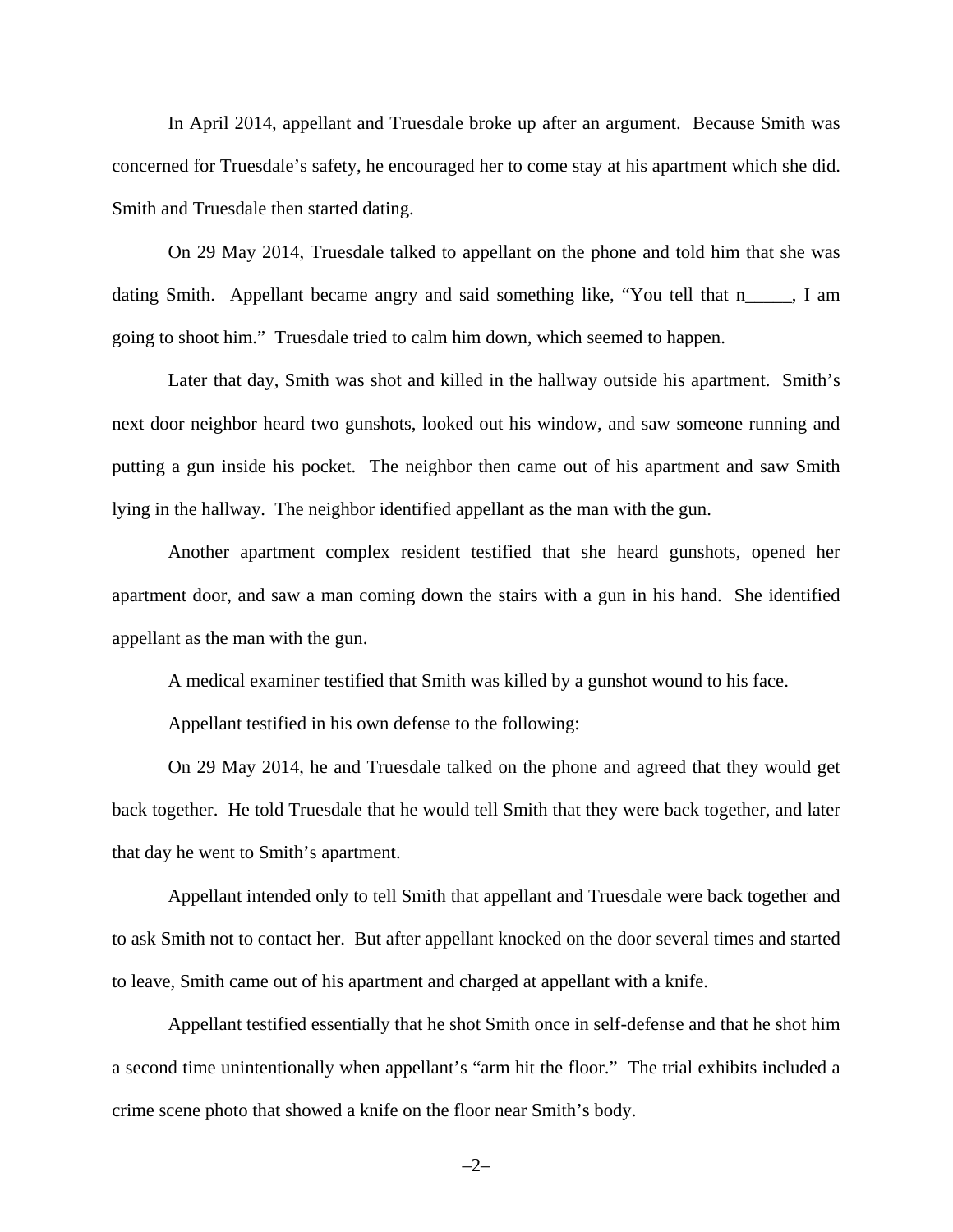### **B. Procedural History**

Appellant was indicted for murder and pled not guilty. The jury was instructed on selfdefense; and the verdict form submitted murder, manslaughter, and acquittal for the jury's consideration. The jury found appellant guilty of murder. After hearing additional evidence during the trial's punishment phase, the jury assessed punishment at life imprisonment and a \$1,000 fine.

#### **II. ANALYSIS**

#### **A. Issue One: Was appellant denied his due process right to an impartial judge?**

Appellant argues that the trial judge was biased against him. He relies specifically on the following alleged acts and omissions: (i) the judge prominently displayed Smith's photograph in the courtroom throughout the trial, (ii) the judge submitted an erroneous jury charge, (iii) the judge denied appellant his common law right to allocution, and (iv) the judge's pretrial ruling setting appellant's bond at \$100,000.

#### **1. Error Preservation and Applicable Law**

The State argues that appellant did not preserve error and thus forfeited review unless the record shows fundamental error. Appellant, for his part, does not contend that he preserved error by objection and argues that the trial judge's alleged bias amounted to fundamental error. For the following reasons, we conclude that objection was not necessary to preserve error but we disagree with appellant's merits arguments.

To preserve error, a party must ordinarily object and obtain a ruling. *See* TEX. R. APP. P. 33.1(a). However, some rights are not forfeited by mere inaction and can be lost only by affirmative waiver. *See Metts v. State*, No. PD-1054-15, 2016 WL 6091388, at \*7 n.13 (Tex. Crim. App. Oct. 19, 2016). And there are some systemic obligations, requirements, and prohibitions that can be neither affirmatively waived nor forfeited by inaction. *Id*.

$$
-3-
$$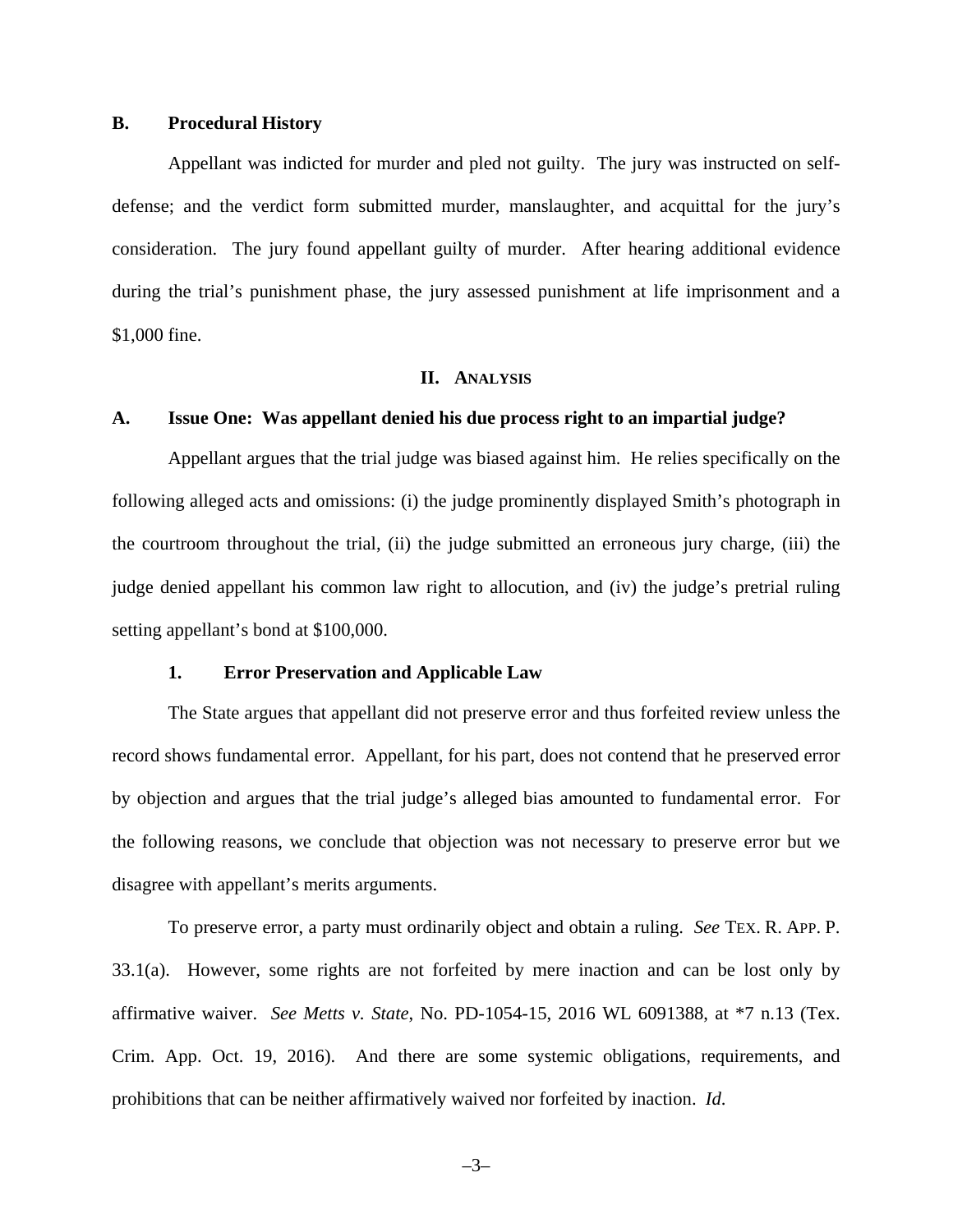We have not addressed this error preservation issue in an opinion with precedential value. *See* TEX. R. APP. P. 47.7(a) (unpublished criminal opinions "have no precedential value"). Several of our sister courts of appeals have held that a complaint about a trial judge's partiality can be raised for the first time on appeal. *See Hernandez v. State*, 268 S.W.3d 176, 184 (Tex. App.—Corpus Christi 2008, no pet.) ("[F]ive courts of appeals have determined that the right to an impartial judge is an absolute requirement.") (footnote omitted). And here we will assume without deciding that no objection was necessary to preserve error because we ultimately reject appellant's first issue on the merits. *See Brumit v. State*, 206 S.W.3d 639, 644–45 (Tex. Crim. App. 2006) (taking same approach).

Due process entitles a defendant to a neutral and detached hearing officer. *Id*. at 645. This means that the judge must not (i) have an actual bias against the defendant, (ii) have an interest in the outcome of the case, or (iii) assume a prosecutor's role. *Avilez v. State*, 333 S.W.3d 661, 673 (Tex. App.—Houston [1st Dist.] 2010, pet. ref'd).

Courts will not find due process violated absent a "clear showing of bias." *Brumit*, 206 S.W.3d at 645. Judicial conduct that is critical of, disapproving of, or even hostile to counsel, the parties, or their cases ordinarily will not support a bias challenge. *Hill v. State*, No. 05-14- 01445-CR, 2016 WL 1554932, at \*2 (Tex. App.—Dallas Apr. 14, 2016, no pet.) (mem. op., not designated for publication). Judicial rulings alone almost never suffice to show bias, but judicial remarks during a trial will support a challenge if they show a deep-seated favoritism or antagonism that would make fair judgment impossible. *Id*.; *Silverio v. State*, No. 05-14-01412- CR, 2015 WL 6756685, at \*2 (Tex. App.—Dallas Nov. 4, 2015, no pet.) (mem. op., not designated for publication); *Charboneau v. State*, No. 05-13-00340-CR, 2014 WL 7476392, at \*3 (Tex. App.—Dallas Dec. 30, 2014, no pet.) (mem. op., not designated for publication).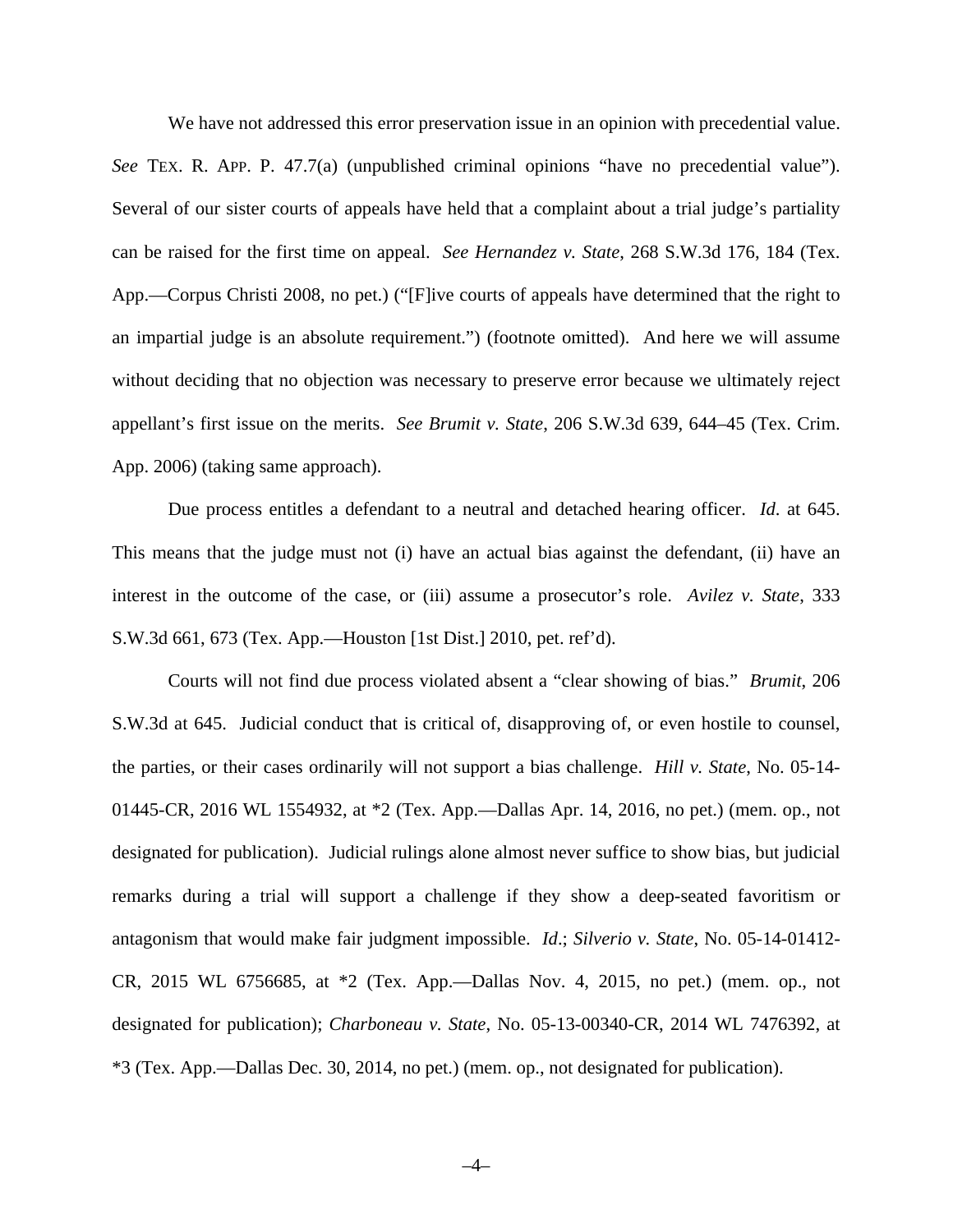# **2. Application of the Law to the Facts**

# **a. Displaying Complainant's Photograph**

To support his bias claim, appellant relies most heavily on the judge's decision over objection to allow a photograph of Smith, taken when he was alive, to continue being displayed to the jury throughout the trial after it was admitted through the State's first witness, Smith's mother. According to appellant, this display showed that the judge was biased and denied appellant an impartial jury.

This exchange on the subject appears in the record:

| The State: | The State would offer State's Exhibit No. 1. Tendering to Defense<br>Counsel. |
|------------|-------------------------------------------------------------------------------|
| Defendant: | No objections.                                                                |
| The State: | Permission to publish.                                                        |
| The Court: | You may. State's 1 is admitted.                                               |
| Defendant: | Your Honor, however, we will object to it being displayed in<br>perpetuity.   |
| The Court: | Overruled.                                                                    |

Questioning of the witness then resumed.

Later that day, after the jury was excused for lunch, appellant's counsel objected again:

| Defendant: | Your Honor, I am going to renew my objection to have his<br>photograph posting [sic] up there. I believe it is prejudicial and it<br>serves no evidentiary value. |
|------------|-------------------------------------------------------------------------------------------------------------------------------------------------------------------|
| The Court: | Any response from the State?                                                                                                                                      |
| The State: | No, Your Honor.                                                                                                                                                   |
| The Court: | I will withhold ruling on that, and do it before we bring the jury<br>back in.                                                                                    |

The judge did not rule before the jury returned, but a little while later, when the jury was again not present, the judge stated on the record that the renewed objection was overruled.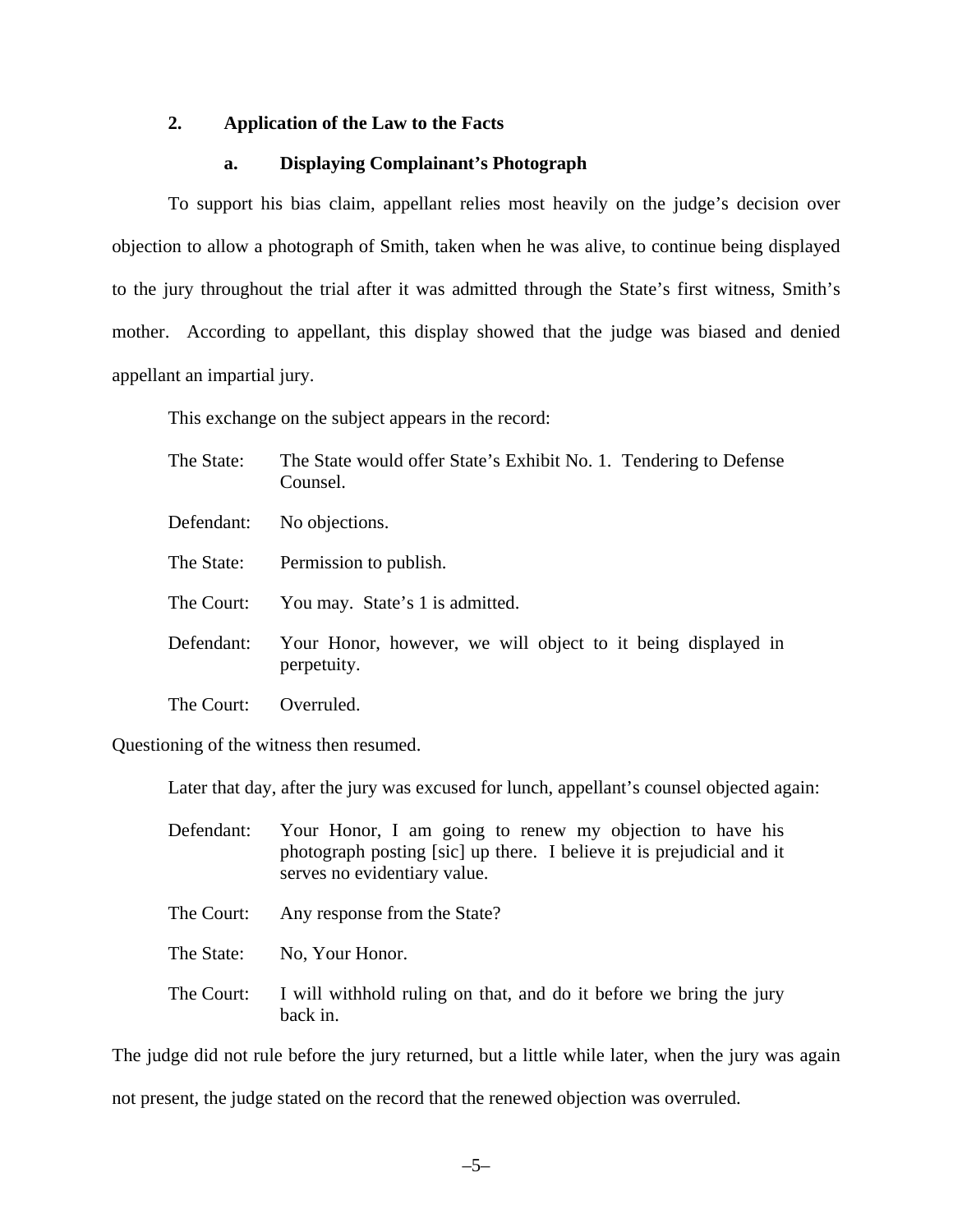Appellant argues that the trial judge's ruling made him an "adversarial advocate" against appellant, depriving him of an impartial jury and a fair trial. He contends that the error was exacerbated by the fact that the trial judge overruled appellant's initial objection without even asking the State to respond to the objection.<sup>1</sup>

"[A] trial court's inherent power includes broad discretion over the conduct of its proceedings." *State ex rel. Rosenthal v. Poe*, 98 S.W.3d 194, 199 (Tex. Crim. App. 2003) (orig. proceeding) (footnote omitted). This discretion extends to courtroom displays. *See Alexander v. State*, 282 S.W.3d 143, 145 (Tex. App.—Texarkana 2009, pet. ref'd) ("[S]ymbolism is found in and around our courtrooms, and trial courts have the discretion to allow displays so long as they are not prejudicial to a litigant.").

In the only similar case that we found, the Austin Court of Appeals held that the trial court did not abuse its discretion by allowing the State to prop up on counsel table an eight-byten photograph of a homicide victim. *See Bothne v. State*, No. 03-05-00258-CR, 2008 WL 1911965, at \*6 (Tex. App.—Austin Oct. 1, 2008, pet. ref'd) (mem. op., not designated for publication).<sup>2</sup> On the facts of this case, we reach the same result. The question is whether the trial court's ruling showed such deep-seated favoritism or antagonism as to make fair judgment impossible. *See, e.g.*, *Hill*, 2016 WL 1554932, at \*2. We conclude that the trial judge's management of his courtroom regarding this aspect does not show deep-seated favoritism for the State or antagonism against appellant.<sup>3</sup>

 $\frac{1}{1}$ <sup>1</sup> Appellant also asserts that "the trial court took it upon itself to make certain that the alleged victim's picture was always before the jurors . .. and did so initially without the State's having even asked for such a ruling." To the extent appellant suggests that the trial court ordered the photograph's display sua sponte, the record does not support him. Nothing in the record indicates that the manner of display was the court's idea. Based on the excerpts quoted above, we would infer that the State somehow positioned the photograph in a visible position after publishing it to the jury, prompting appellant's objection and the court's ruling thereon.

 $2 \text{ In another case, the State apparently attempted to continuously display two enlarged photographs of a homicide victim's body, but the trial.}$ court sustained the defendant's objections and ordered the photographs to be put away. *Montelongo v. State*, 644 S.W.2d 710, 713–14 (Tex. Crim. App. [Panel Op.] 1980).

 $3$  We note that appellant did not ask the court to give similar treatment to a piece of evidence favorable to him, such as the photograph of the crime scene including the knife, or the knife itself.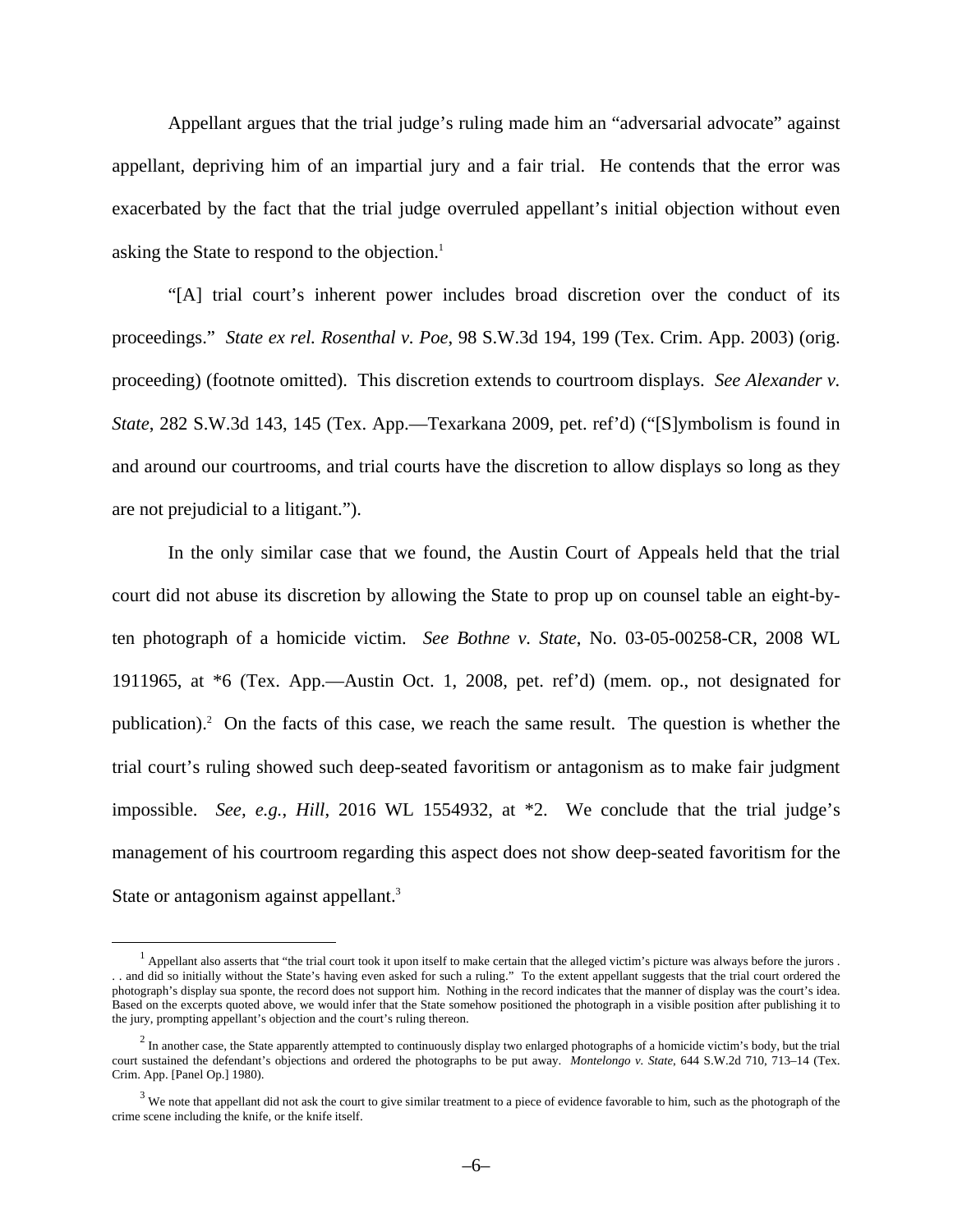#### **b. Other Alleged Examples of Bias**

We next consider the other incidents that appellant urges as show judicial bias or partiality

#### **(i). Jury Charge**

First, appellant argues that a jury charge error in this case shows bias. Specifically, he points to this paragraph in the charge:

 If you do not so believe [that appellant is guilty of murder], or if you have a reasonable doubt thereof, then you will acquit the defendant of murder and proceed to consider whether or not the defendant is guilty of the lesser included offense of manslaughter.

He contends the paragraph incorrectly instructed the jury that it could not consider the lesser included offense of manslaughter unless it first acquitted appellant of murder, when under law the jury was entitled to consider the manslaughter charge even if it could not agree on the murder charge.

But in *Barrios v. State*, the court of criminal appeals considered a jury charge essentially the same as this one and concluded that the charge as a whole adequately informed the jury that it could consider the lesser included offense even if it could not agree as to the greater offense. 283 S.W.3d 348, 352–53 (Tex. Crim. App. 2009). Appellant, however, asserts that the *Barrios* court suggested that using different, clearer language might be "a better practice." *Id*. at 353. Nevertheless, under *Barrios* the trial judge did not err by including the above-quoted paragraph in the charge. We thus conclude that the judge's use of this legally permissible charge, which he did without objection from appellant, does not show bias or partiality.

### **(ii). Common Law Allocution**

Next, appellant argues that the trial judge showed bias by not asking appellant if he wanted to exercise his "common law right to allocution." Allocution refers to a trial judge's inviting a criminal defendant to speak in mitigation of the sentence to be imposed. *See Eisen v.*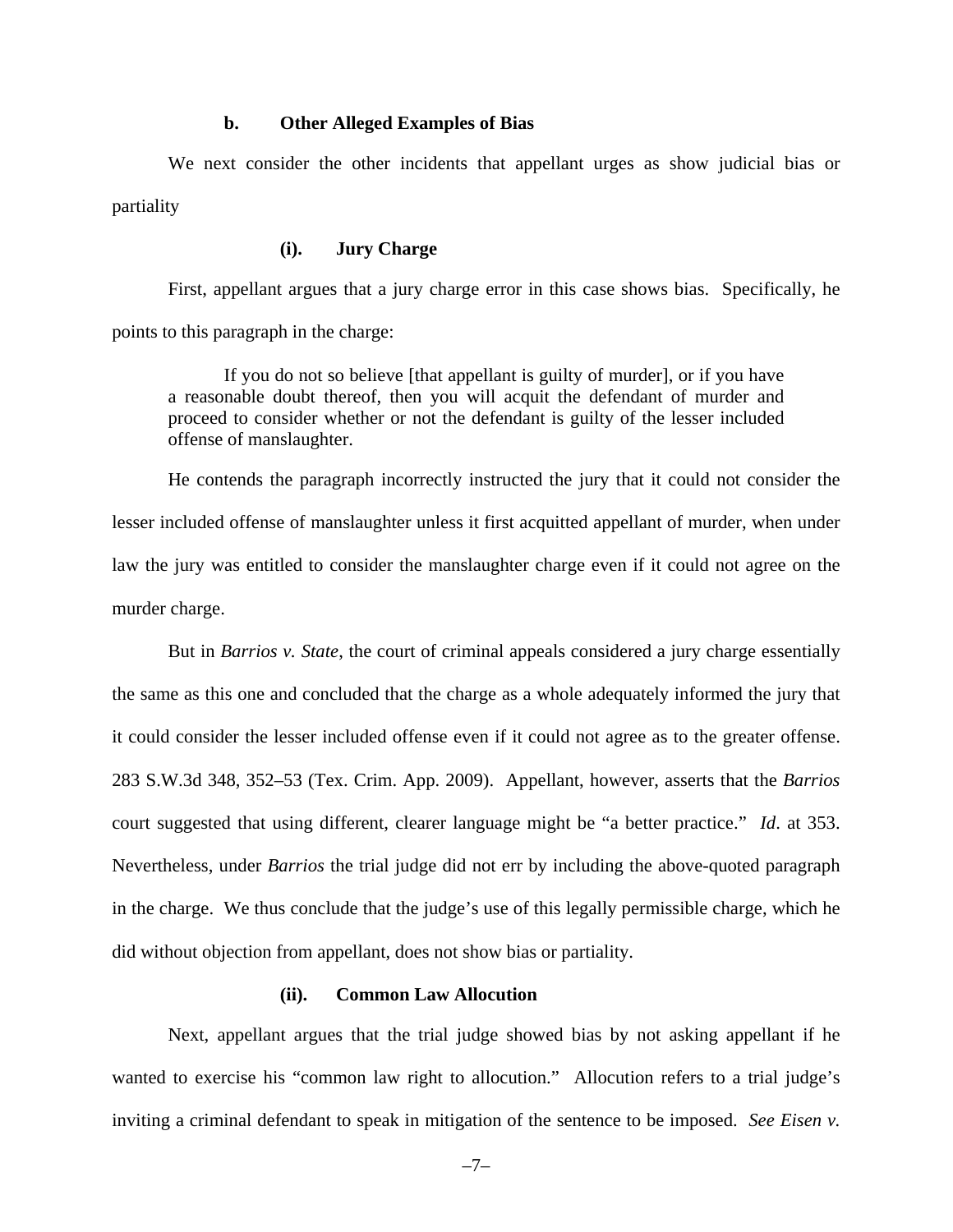*State*, 40 S.W.3d 628, 631–32 (Tex. App.—Waco 2001, pet. ref'd). Texas has codified a version of the allocution right. *See* TEX. CODE CRIM. PROC. art. 42.07. Appellant acknowledges that the trial court complied with Article 42.07 by asking whether there was "any reason at law" why appellant should not be sentenced. But he argues that the trial court showed bias by not implementing a supposed common law right of allocution that would have permitted appellant to make a final plea for mercy or in mitigation of punishment. Appellant, however, did not object in the trial court and cites no authority that required the trial judge to implement the right of allocution in some other manner. We conclude that the trial judge's action, which appellant admits complied with the relevant statute, does not show bias or partiality.

#### **(iii). Bond Amount**

Finally, appellant argues that the trial judge's setting appellant's bond amount at \$100,000 shows bias. About four months before trial, the trial judge held a bond-related hearing. The court heard testimony from three witnesses and listened to a recording of appellant's telephone calls from jail. Appellant's witness said that she could raise \$2,500 to post a bond for appellant. But an investigator testified that a woman contacted him and told him that her boyfriend (i) was appellant's cellmate and (ii) had heard appellant make a threat on a witness's life. And Truesdale testified that appellant had made threats to or "been physical" with her in the past, and that she was concerned for her safety if appellant were released. The State then asked the court to either not to set bond or set it at \$500,000. The court, however, set bond at \$100,000.

Appellant argues that the court's bond ruling shows bias because (i) the State argued that the evidence showed appellant while in jail had threatened a witness's life, but (ii) the evidence, particularly the telephone recordings, proved only that appellant said that someone had told the district attorney that appellant had threatened a witness. Appellant thus infers that the ruling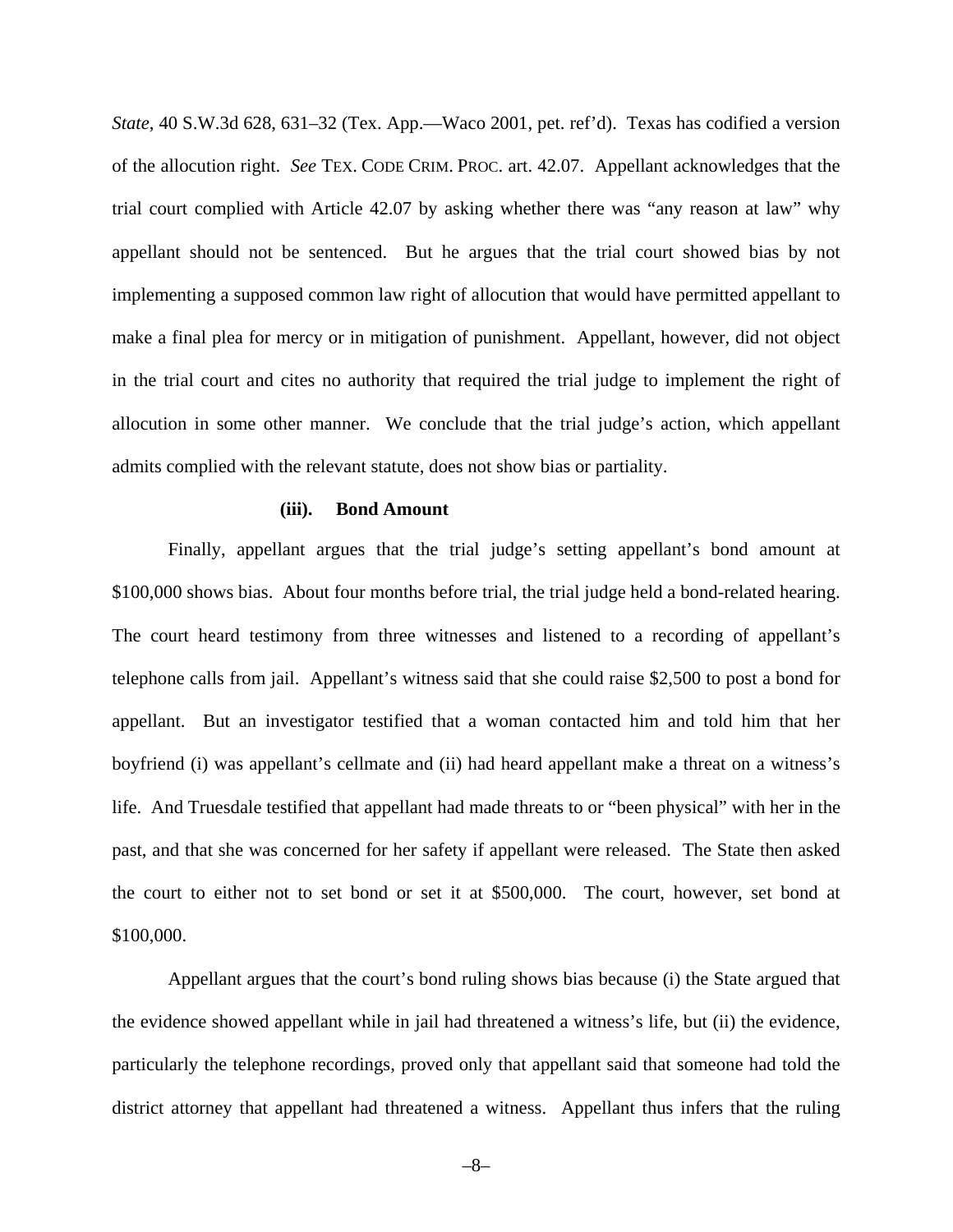must have been based on the State's incorrect characterization of the evidence, and he contends that the trial judge's acceptance of the State's characterization is so egregiously wrong as to demonstrate bias.

The record, however, does not support appellant's argument. The trial judge did not say why he set bond at \$100,000, so the record does not show that he accepted the State's characterization of the evidence. The judge was entitled to consider several factors in setting the bond amount, including the offense's nature and the community's safety. *See* TEX. CODE CRIM. PROC. art. 17.15(1), (5). The offense's seriousness supported a high bond. Moreover, Truesdale testified at the bond hearing that appellant had either threatened her or "been physical" with her in the past, and that she was worried about her safety if appellant were released. We conclude the trial judge's bond ruling does not show bias or partiality.

#### **(iv). Conclusion**

Finally, even considering all of the matters raised by appellant cumulatively, we conclude that they do not show a deep-seated favoritism or antagonism that would make fair judgment impossible. Accordingly, we overrule appellant's first issue.

# **B. Issue Two: Did the State make an improper closing argument during the punishment phase?**

Appellant's second issue argues that the State made an improper closing argument during the punishment phase. Specifically, appellant complains about the italicized sentence in this passage:

 This charge talks about parole law. What I want to challenge you, don't let someone else in parole decide how long you think Rodney Smith should be in the penitentiary. You determine that. You determine how long he should be there. *You put him there, so as long as you and the rest of the community in Dallas County is safe.* [sic]

 I urge you, start on the high end and think about everything that Rodney Smith has done to make you move toward the lower end. Thank you.

Appellant did not object to the argument.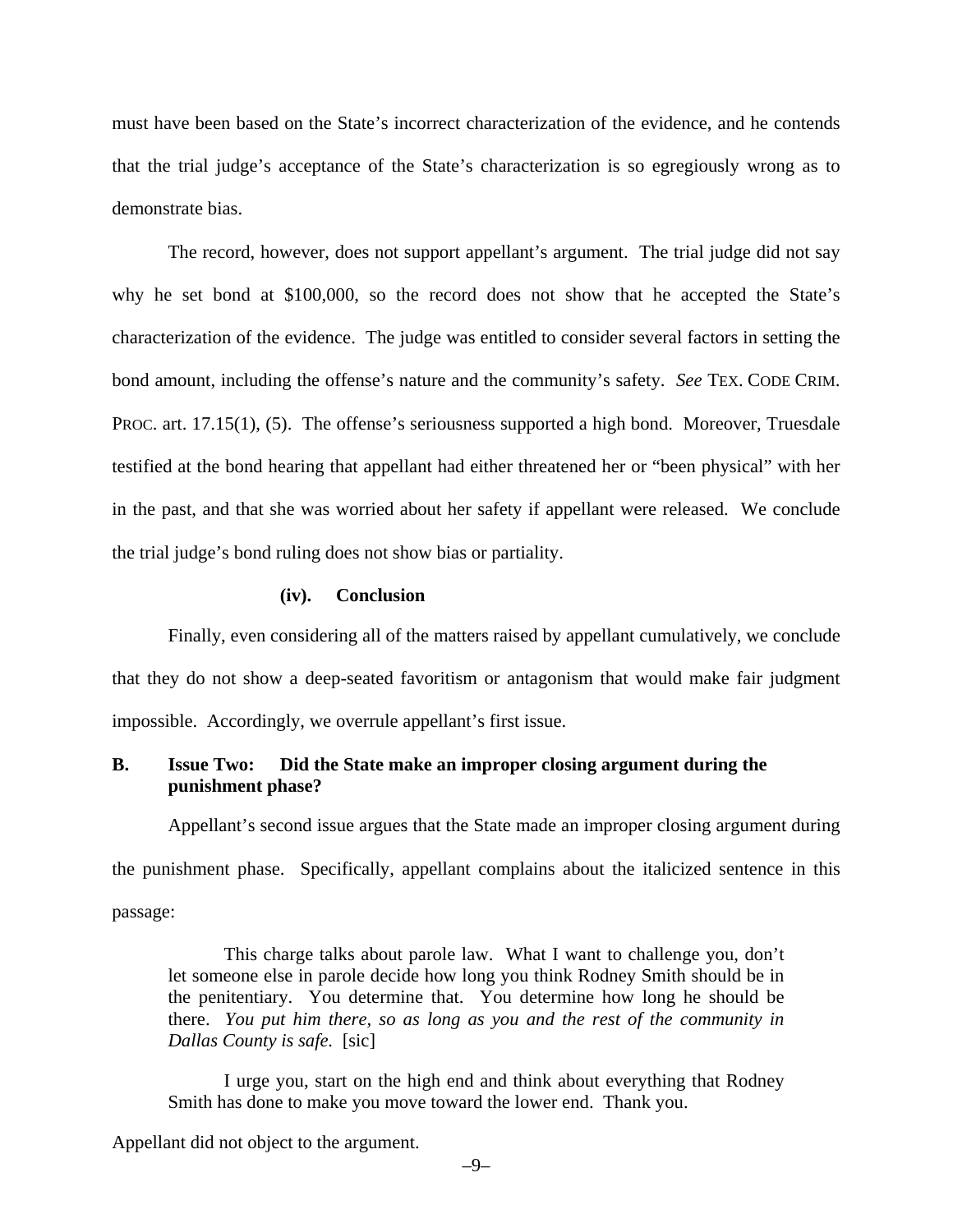"To preserve an improper jury argument complaint, the defendant must: (1) object; (2) request an instruction to disregard; and (3) move for mistrial." *Owen v. State*, No. 05-14-00349- CR, 2015 WL 294681, at \*1 (Tex. App.—Dallas Jan. 22, 2015, no pet.) (not designated for publication) (citing *Harris v. State*, 784 S.W.2d 5, 12 n.4 (Tex. Crim. App. 1989)). "Even if the argument is egregious and an instruction to disregard would not cure the harm caused by the improper argument, the error is not preserved if the defendant did not object." *Id*.

Appellant did not object, so the alleged error was not preserved. Accordingly, we overrule appellant's second issue.

#### **C. Issue Three: Was appellant's counsel ineffective?**

Appellant's third issue argues that he received ineffective assistance of counsel because trial counsel failed to: (i) "pull the sting" by preemptively admitting evidence of appellant's prior misdemeanor conviction for assaulting a female victim, instead allowing the State to introduce that evidence, (ii) object to the jury charge for failing to clearly explain that the jury could convict appellant of manslaughter without first acquitting him of the greater offense of murder, and (iii) object to the State's closing argument at punishment quoted in this opinion's preceding section. We disagree with appellant's arguments in this direct appeal because (i) trial counsel has not had an opportunity to explain his actions and (ii) the record does not demonstrate conduct so outrageous that no competent counsel would have engaged in it.

"For a claim of ineffective assistance of counsel to succeed, the record must demonstrate both deficient performance by counsel and prejudice suffered by the defendant." *Menefield v. State*, 363 S.W.3d 591, 592 (Tex. Crim. App. 2012) (footnote omitted). The claim must be firmly founded in the record. *Id*. at 592–93.

"Direct appeal is usually an inadequate vehicle for raising such a claim because the record is generally undeveloped." *Id*. (internal quotations and footnote omitted). Trial counsel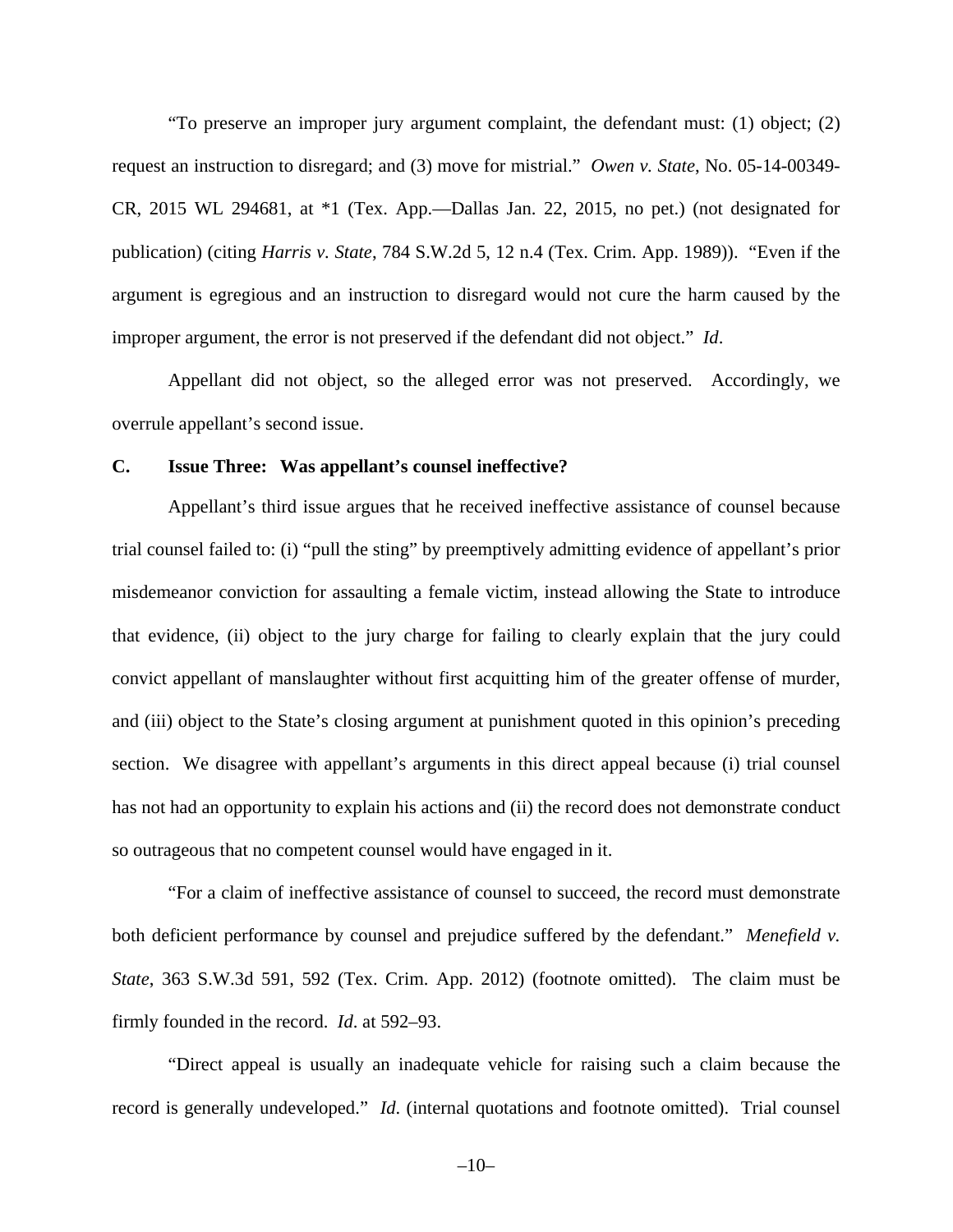should ordinarily be given a chance to explain his or her actions before being denounced as ineffective. *Id*. at 593. "If trial counsel is not given that opportunity, then the appellate court should not find deficient performance unless the challenged conduct was so outrageous that no competent attorney would have engaged in it." *Id*. (internal quotations and footnote omitted).

Appellant filed a new trial motion and an amended new trial motion. Although the amended motion raised ineffective assistance as a ground, it did not assert any of the three above-listed failures as a basis for the ground. Moreover, the record does not indicate that a hearing was held on the amended motion.

Because trial counsel was not given an opportunity to explain his actions, the question is whether the record shows that counsel's conduct was so outrageous that no competent attorney would have engaged in it. *See id*. We conclude that it does not.

As to the first alleged error, appellant states that his trial counsel preemptively introduced evidence of appellant's prior theft, controlled substance possession, and burglary convictions and argues that counsel acted unreasonably by not using the same tactic regarding appellant's assault conviction. But the record is silent as to counsel's thought processes. There may have been some strategic reason for counsel's decision, and we cannot on this record conclude his decision was so outrageous that no competent attorney would have made it.

As to the next alleged error, we have already noted that the jury charge was permitted by the court of criminal appeals' decision in *Barrios v. State*, 283 S.W.3d 348 (Tex. Crim. App. 2009). We cannot conclude that counsel's failure to object to a charge that the court of criminal appeals permits is so outrageous that no competent attorney would have made that decision.

Finally, the decision whether to object to closing argument is inherently one of trial strategy. *See Hubbard v. State*, 770 S.W.2d 31, 45 (Tex. App.—Dallas 1989, pet. ref'd) ("The decision whether to object to particular statements in closing argument is frequently a matter of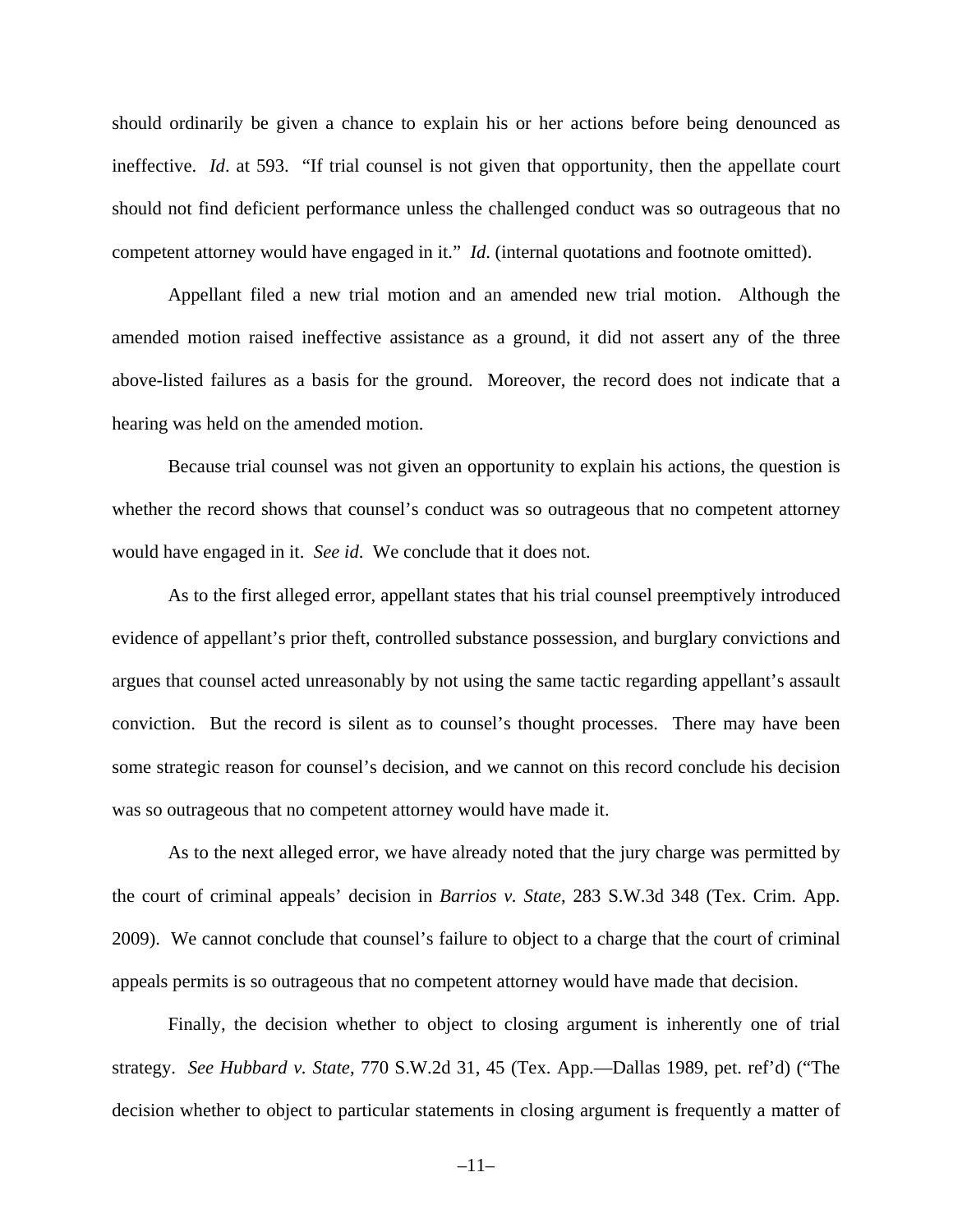trial strategy."). We conclude that counsel's failure to object to the State's closing argument quoted above is not so outrageous that no competent attorney would have made that decision because counsel could reasonably have concluded that objection would have drawn more attention to the State's argument.

Because the record does not establish that counsel was ineffective under the rigorous standard applicable in this direct appeal, we do not address whether the alleged errors caused prejudice to appellant. Accordingly, we overrule appellant's third issue.

# **III. CONCLUSION**

Having overruled appellant's issues, we affirm the trial court's judgment.

/Bill Whitehill/ BILL WHITEHILL **JUSTICE** 

Do Not Publish TEX. R. APP. P. 47 151191F.U05